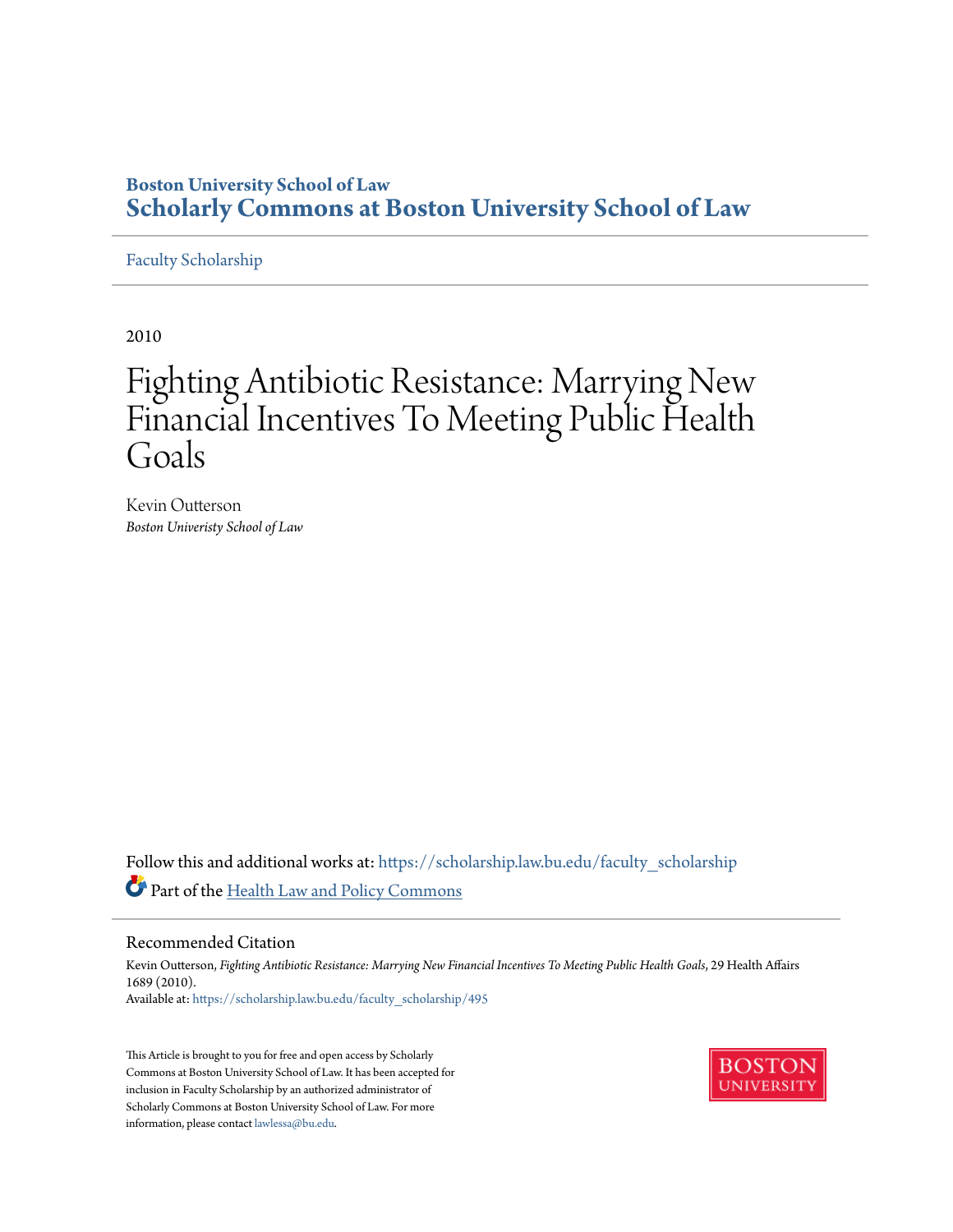By Aaron S. Kesselheim and Kevin Outterson

# Fighting Antibiotic Resistance: Marrying New Financial Incentives To Meeting Public Health Goals

DOI: 10.1377/hlthaff.2009.0439 HEALTH AFFAIRS 29, NO. 9 (2010): 1689*–*<sup>1696</sup> ©2010 Project HOPE— The People-to-People Health Foundation, Inc.

#### Aaron S. Kesselheim

(akesselheim@partners.org) is an instructor in medicine in the Division of Pharmacoepidemiology and Pharmacoeconomics, Department of Medicine, at Brigham and Women'<sup>s</sup> Hospital and Harvard Medical School, both in Boston, Massachusetts.

Kevin Outterson is an associate professor of law at the Boston University School of Law.

ABSTRACT The world faces a worsening public health crisis: A growing number of bacteria are resistant to available antibiotics. Yet there are few new antibiotics in the development pipeline to take the place of these increasingly ineffective drugs. We review a number of proposals intended to bolster drug development, including such financial incentives for pharmaceutical manufacturers as extending the effective patent life for new antibiotics. However, such strategies directly conflict with the clear need to reduce unnecessary antibiotic prescriptions and could actually increase prescription use. As an alternative, we recommend a two-prong, "integrated" strategy. This would increase reimbursement for the appropriate, evidence-based use of antibiotics that also met specific public health goals—such as reducing illness levels while limiting antibiotic resistance.

Ising rates of antibiotic resistance<br>have become a clear public health<br>crisis.<sup>1</sup> The trend is not limited to<br>the United States but is a world-<br>wide problem—so much so that<br>the World Health Organization considers antihave become a clear public health crisis.1 The trend is not limited to the United States but is a worldwide problem—so much so that biotic resistance an emerging threat to global stability.<sup>2</sup>

The issue captured headlines in 2007 when Andrew Speaker, a U.S. attorney who flew to Europe for his wedding and honeymoon, potentially exposed hundreds of international travelers to extensively drug-resistant tuberculosis. That form of TB is resistant to first- and secondline drugs. $3$ 

Over the past two decades, hospitals and other health care institutions have reported more infections that are not treatable by standard therapies.4,5 Community-acquired infections have also demonstrated escalating patterns of antibiotic resistance. For example, the frequency of community-acquired methicillin-resistant Staphylococcus aureus increased more than sevenfold from 1999 to 2006.<sup>6</sup>

Resistant microorganisms have implications

for individual patients as well as for health care systems. Patients who acquire such infections are at increased risk for death and disease.<sup>6</sup> Such patients can more than double inpatient hospital costs7 and account for increased outpatient treatment costs<sup>8</sup> and spending on long-term care.<sup>9</sup>

In recent years, a call to arms has arisen from physicians,10 public health organizations, governments, and leading academic groups such as the Infectious Diseases Society of America<sup>11</sup> and the Alliance for the Prudent Use of Antibiotics.12 Many proposals being offered to address the issue of increasing antibiotic resistance emphasize the need for additional incentives to develop new generations of more powerful drugs.

In this paper we review the proposals.We also argue that without an integrated focus on both producing new drugs and making careful and more limited use of existing ones—a strategy called "conservation"—the world will not be able to develop drugs fast enough to get ahead of the resistance problem. We propose that one effective way to achieve this focus would be to tie reimbursement for antibiotics more directly to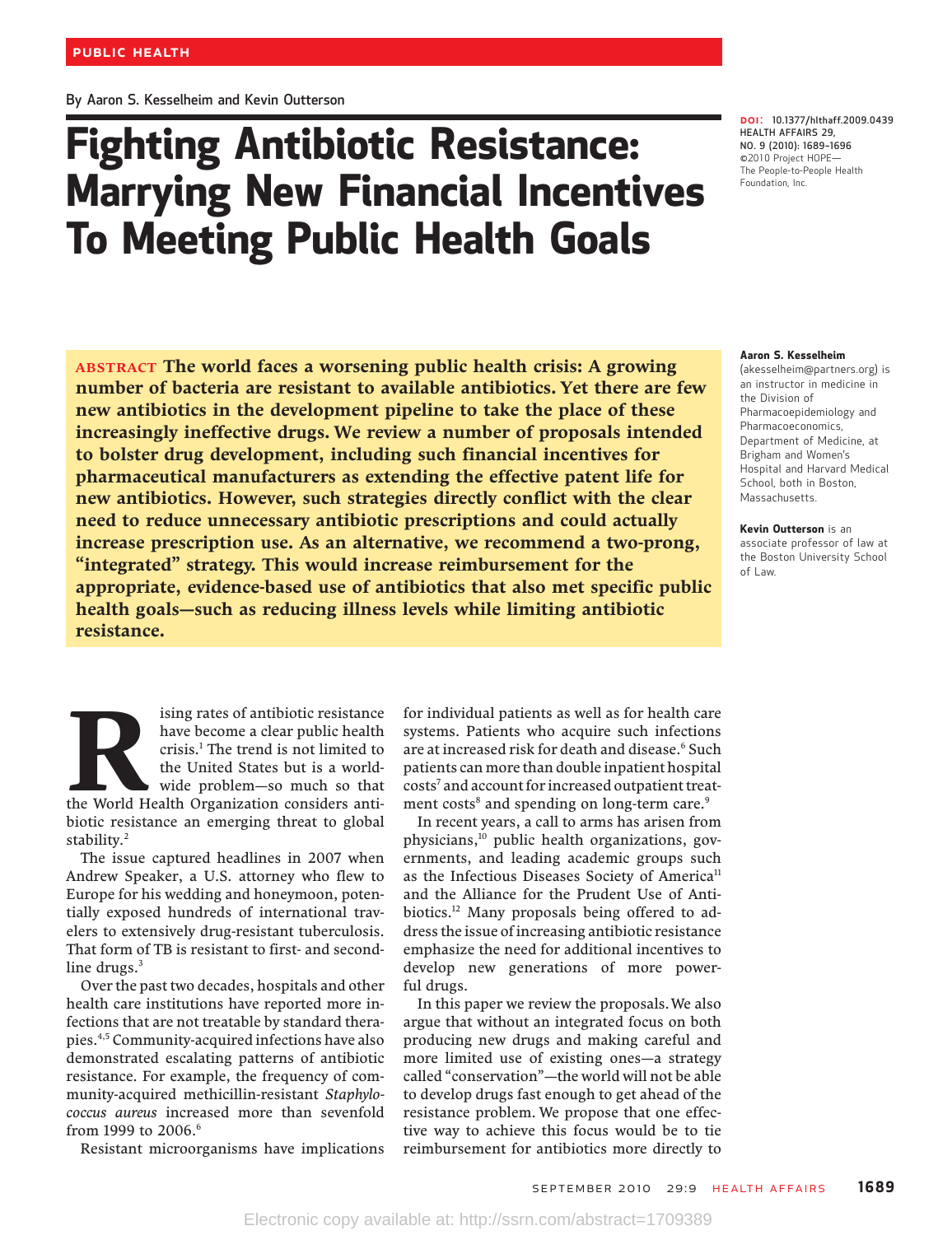objective evidence of appropriate prescription rates and positive public health outcomes.

#### Background: The Problem Of Antibiotic Resistance

When penicillin was first used in the United States in 1942, physicians were optimistic about the ability of modern medicine to defeat deadly microorganisms.13 However, shortly after that came the first report of penicillin-resistant Staphylococcus.<sup>14</sup> Since then, researchers have uncovered many biological bases for resistance to antibiotics, including naturally selected genetic mutations in bacteria, the passage of mutations between species, and the decrease in nonpathogenic species of bacteria that allowed deadly microorganisms to flourish.15

Societal factors accelerate the spread of resistance. Undertreatment through suboptimal doses or inadequate treatment durations—for example, when a patient does not complete a prescribed course of antibiotics—leads to resistant strains of disease-causing microorganisms. Resistance is also encouraged by unnecessary treatment of viral or noninfectious diseases with antibiotics and the use of broad-spectrum drugs in patients whose infections could be treated with more-targeted drugs.

The misuse of antibiotics in these ways is unfortunately common. Physicians may not be aware of or adhere to clinical practice guidelines for the proper use of drugs.<sup>16,17</sup> Patient factors, such as demand for antibiotics in inappropriate clinical situations, contribute to the use of unnecessary prescriptions.<sup>18</sup>

Pharmaceutical manufacturers also play a role, through marketing campaigns aimed at increasing sales. For example, in 2005 Pfizer was warned by the Food and Drug Administration (FDA) that its "misleading promotion" of linezolid (Zyvox) as a treatment for a wide range of methicillin-resistant Staphylococcus aureus (MRSA) infections "poses serious public health and safety concerns because of its potential to result in inappropriate use." The FDA concluded that the clinical trial data did not support linezolid's use for those conditions.<sup>19</sup>

Separately, Pfizer has settled a case in which it was charged with promoting the use of the macrolide antibiotic azithromycin (Zithromax) to treat types of infections for which the drug was known to have limited efficacy. Court documents alleged that the company's motivation was to "keep sales for Zithromax consistent over the year."<sup>20</sup>

#### Efforts To Control Antibiotic Resistance

As resistance rates among microorganisms have risen, so have concerns about whether enough new antibiotics are being developed. The Infectious Diseases Society of America reported that the largest pharmaceutical companies produced only five systemic antibacterial agents during  $2003-7.^{21}$  FDA approvals in general have declined in recent years, but given that resistance is a more acute public health threat for infectious diseases than for other medical conditions, a vibrant pipeline of new antibiotics may be more critical than the pipeline of other drugs—such as a new proton-pump inhibitor for acid reflux, or another statin to treat elevated cholesterol.

One industry leader has argued that antibiotic development has slowed because the "low-hanging fruit" has already been picked, and moresubstantial investment is required to develop the next generation of products.<sup>22</sup> And in fact, pharmaceutical research and development is dominated by for-profit companies, which are likely to set investment priorities on the basis of projected revenues, rather than perceived public health needs.<sup>23</sup> The major problem in this case is that the development of antibiotics is not well reimbursed relative to that of other drugs, such as treatments for cancer.<sup>24</sup> There is no substantial investment in developing new antibiotics because companies don't expect them to produce a substantial rate of return.<sup>25</sup>

Numerous strategies have been suggested to address rising antibiotic resistance and a limited development pipeline. The three main categories of such strategies are conserving the effectiveness of existing antibiotic drugs, providing additional financial incentives to encourage drug development, and reducing the drug development costs.

#### Antibiotic Conservation: Infection Control And Rational Use

The most widely employed methods of conservation are improved environmental infection control and rational prescription practices. In terms of environmental infection control, routine hand washing in an intensive care setting has been shown to reduce rates of vancomycinresistant Enterococcus (VRE), a bacterium that can cause deadly blood infections.<sup>26</sup> In some well-regulated environments, rigorous infection control has successfully limited antibiotic resistance. $27$  A recent report suggests that hospitalbased conservation efforts in the United States have reduced the incidence of certain methicillin-resistant Staphylococcus aureus infections.<sup>28</sup>

Encouraging the rational use of antibiotics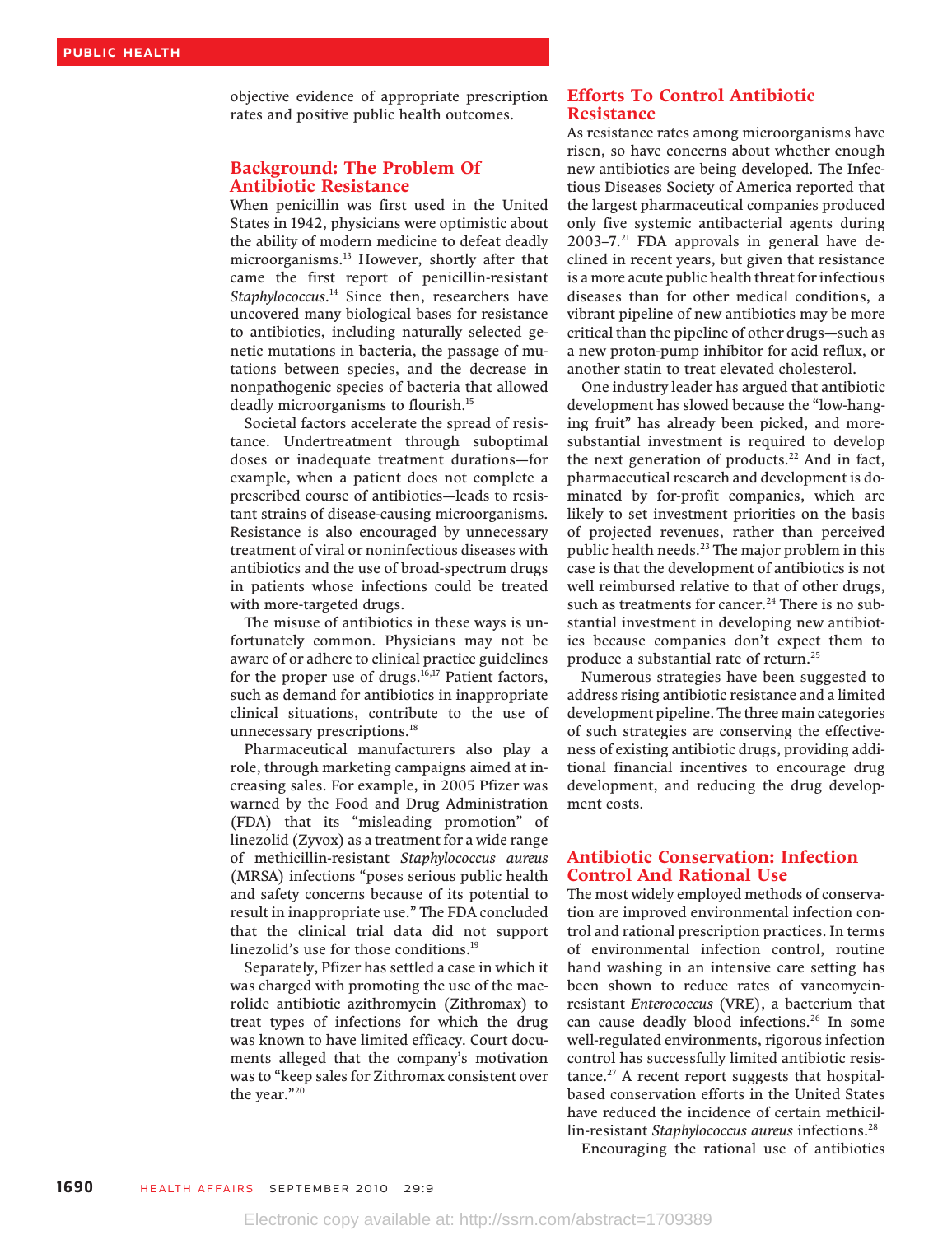often entails active supervision of physicians' prescribing practices. Such programs include educating physicians about evidence-based prescribing practices, known as "academic detailing"; <sup>29</sup> the development of treatment guidelines;<sup>30</sup> and restrictions that exclude certain antibiotics from clinical use or require prior authorization for their use. Rational-use programs impose increased requirements on specialists in infectious diseases but can still be cost-effective and lead to positive public health outcomes. In the decentralized U.S. system, individual institutions may be reluctant to invest in societally advantageous programs because some of the benefits would inevitably accrue to unaffiliated neighboring institutions, perhaps direct competitors.

Experience has also shown that both infection control and rational prescription practices have important limitations. Methicillin-resistant Staphylococcus aureus has passed between patients isolated in different rooms or areas of a hospital.<sup>32</sup> In the United States, the varying levels of commitment to conservation on the part of hospitals and other health care institutions can also limit the strategy's overall effectiveness. Notably, infection control measures are generally not reimbursed. To the degree that institutions have financial inducements to engage in infection control, these are largely punitive and occur after the fact, instead of being positive incentives to support infection control ahead of time. Under recent Medicare guidelines, for example, hospitals will be assessed a financial penalty for inpatients who acquire certain catheter-associated infections, whether or not the infection was avoidable.<sup>33</sup>

#### Supply-Side Incentives For New Drug Development

Policy makers have sought to address rising antibiotic resistance by proposing additional financial incentives for drug manufacturers.

PATENT TERM EXTENSION One proposal is to extend the period of effective patent life granted to new antibiotics. Drug patents have a statutory lifetime of twenty years, but the effective patent length is shorter because of the amount of time the drug approval process takes.

The U.S. Government Accountability Office (GAO) has suggested that patents could be lengthened "to 25 or 30 years" for important antibiotics with "high therapeutic potential."<sup>34</sup> Others have argued for starting the patent period when regulatory approval is granted, $35$  or extending antibiotic patents for even longer periods.<sup>36,37</sup>

Longer patent terms would give sponsors more time in which to earn revenues. But the real benefits would not accrue until after the current twenty-year patent term ends, which limits the impact of the extra time on a company's bottom line in the present.<sup>38</sup> Many other troublesome questions are also raised by the idea of extending the patent term, including the difficulty of modifying patent law for a discrete sector such as antimicrobials without creating unanticipated effects in other drug classes.

LINKING ANTIBIOTIC DEVELOPMENT TO OTHER RIGHTS Another alternative involves linking anti-<br>hiotic development to supplementary market exbiotic development to supplementary market exclusivity rights that could be transferred to other drugs, also known as "wildcard patents." For example, if Pfizer developed a new antibiotic, the FDA might grant six months of market exclusivity that Pfizer could apply instead to its blockbuster cholesterol-lowering drug atorvastatin (Lipitor), whose U.S. market exclusivity is scheduled to expire in 2011. An analysis by Kevin Outterson and others estimated that ten wildcard patents could cost as much as \$40 billion.38 An expenditure of this magnitude, however, is likely to be wasteful and would act as a hidden tax on common conditions such as high cholesterol. Shifting funds among disease categories in a haphazard fashion, detached from market signals, might hurt more patients than the strategy would help. $38,39$ 

**OTHER INCENTIVES** Finally, some "supply side" proposals focus on non-patent-related incentives.

▸ ORPHAN DRUG ACT: The Orphan Drug Act of 1983 encourages research into therapeutic agents for rare conditions and gives manufacturers federal funding and research tax credits, as well as enhanced market exclusivity rights. In recent legislation, Congress asked the FDA to study how the act might be applied to antibiotics developed to treat "serious and life threatening infectious diseases" caused by "antibiotic-resistant bacteria."<sup>40</sup> But many antibiotics and other antimicrobials have already received orphan drug designation, so it is not clear how much extending the law would accomplish.

▸ PRIZES AND BUYOUTS: Other analysts and academics have recommended using a prize to encourage research in this area. The public health payoff would come when the ultimate product was dissociated from the patent system and entered the public domain, where it could be sold more cheaply.<sup>41</sup> Sen. Bernie Sanders (I-VT) recently proposed an \$80 billion prize fund to encourage research, although the plan did not receive much further attention in the Senate.<sup>42</sup>

Similar to a prize would be offering generous patent buyouts. A patent buyout involves purchasing the patent and marketing exclusivity rights and offering open, nonexclusive, no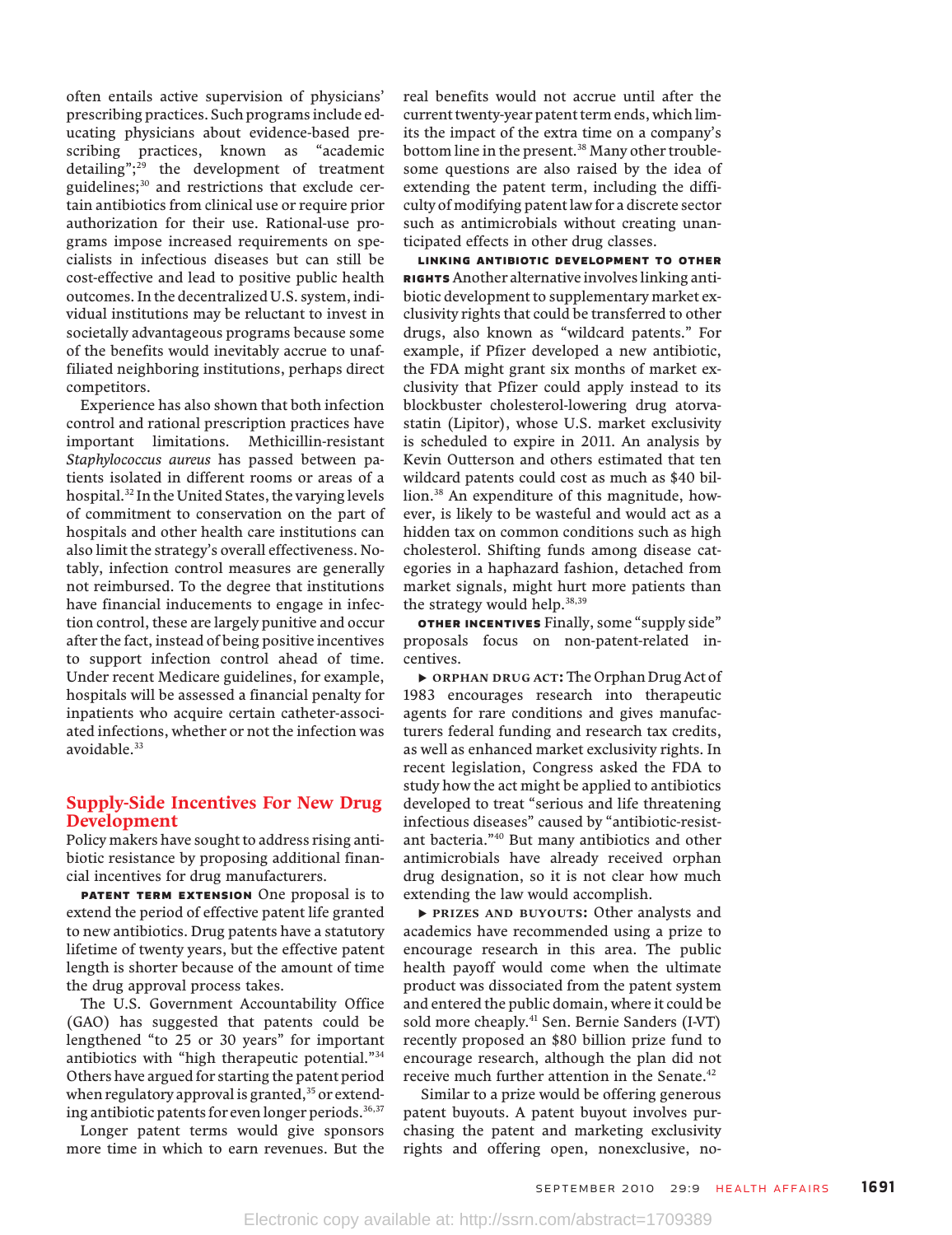royalty licenses as necessary. The "first in class" drugs developed could then be held in a "strategic antibiotic reserve" and saved for future crises.<sup>43</sup>

Prize proposals face financing and implementation barriers. However, they may represent a substantial evolution in the thinking behind global pharmaceutical development, especially for fighting high-priority disease-causing microorganisms and where existing drug development pipelines are weak.<sup>44</sup>

#### Reducing Drug Development Costs

A third category of proposals seeks to reduce the investment expense of creating a new antibiotic. One way of achieving such a goal is through increasing public or nonprofit funding of basic research on infectious diseases. The Bill & Melinda Gates Foundation, for example, funds research on the basic biology of tuberculosis<sup>45</sup> and how to manage the increase of extensively drug-resistant tuberculosis.46 However, the National Institutes of Health (NIH) spends only about \$200 million per year on such "upstream" antimicrobial resistance-related research.<sup>47</sup> Sustained increases in basic research budgets would benefit "downstream" research and ultimately the public's health. Investment at this level could be more cost-effective than extensive changes in patent law—for example, if a new receptor or mechanism is discovered that serves as the basis for numerous subsequent products. Still, the need to incentivize involvement of "downstream" pharmaceutical manufacturers would remain.

Another way to affect development costs is by adjusting certain regulatory standards. Antibiotics are usually tested against a control drug known to be effective against the bacterium in question, to demonstrate that the experimental antibiotic is not inferior to the standard treatment. Such "non-inferiority" trials can be complicated for investigators to design, and achieving useful results often requires enrolling more patients and investing additional time and money than would be required in a placebocontrolled trial. Therefore, industry sources have pointed out that relaxing benchmarks for statistical significance in these trials could cut development costs.<sup>48</sup>

Short of major changes in regulatory standards, some proactive steps can be taken to streamline the regulatory process, including publishing guidelines to reduce uncertainty about FDA expectations for clinical trials and actively working with drug developers early in the process to provide feedback about implementing these recommendations.<sup>49</sup> The Infec-

## Current programs for antibiotic conservation and production work at cross-purposes to each other.

tious Diseases Society of America and the FDA recently held a joint meeting to consider guidelines for developing new antibiotics to treat pneumonia. Creating such guidelines for emerging infectious disease threats could help make the regulatory process for potential antibiotic sponsors more transparent.<sup>50</sup>

However, adjusting the regulatory process may not have much of an effect. Historically, approved antibiotics have had among the shortest clinical development times of any drug class.<sup>51</sup> There may also be important disadvantages to loosening regulatory requirements, as reduced premarket testing may lead to an increased risk of the emergence of dangerous side effects after approval.<sup>52</sup>

For the most important antibiotics, it may be worth taking these additional risks, but the relaxation of premarketing hurdles would require careful surveillance of drug safety after FDA approval. Although currently in development, effective systems for postmarketing surveillance have not yet been implemented.

#### An Integrated Response To The Antibiotic Resistance Crisis

One of the primary themes to emerge from the efforts to address growing antibiotic resistance is that current programs for antibiotic conservation and production work at cross-purposes to each other. The growing popularity of infection control and limits on antibiotic use contributes to depressed sales of new products. Depressed sales in turn have prompted large pharmaceutical manufacturers to abandon new antibiotic research.

However, supply-side incentives—particularly those that provide longer periods of market exclusivity or allow drugs to come to market sooner—do not directly address bacterial resistance. Because future spending on pharmaceutical products is unpredictable, patent owners may choose to maximize short-term revenues, wasting antibiotic resources. For example, they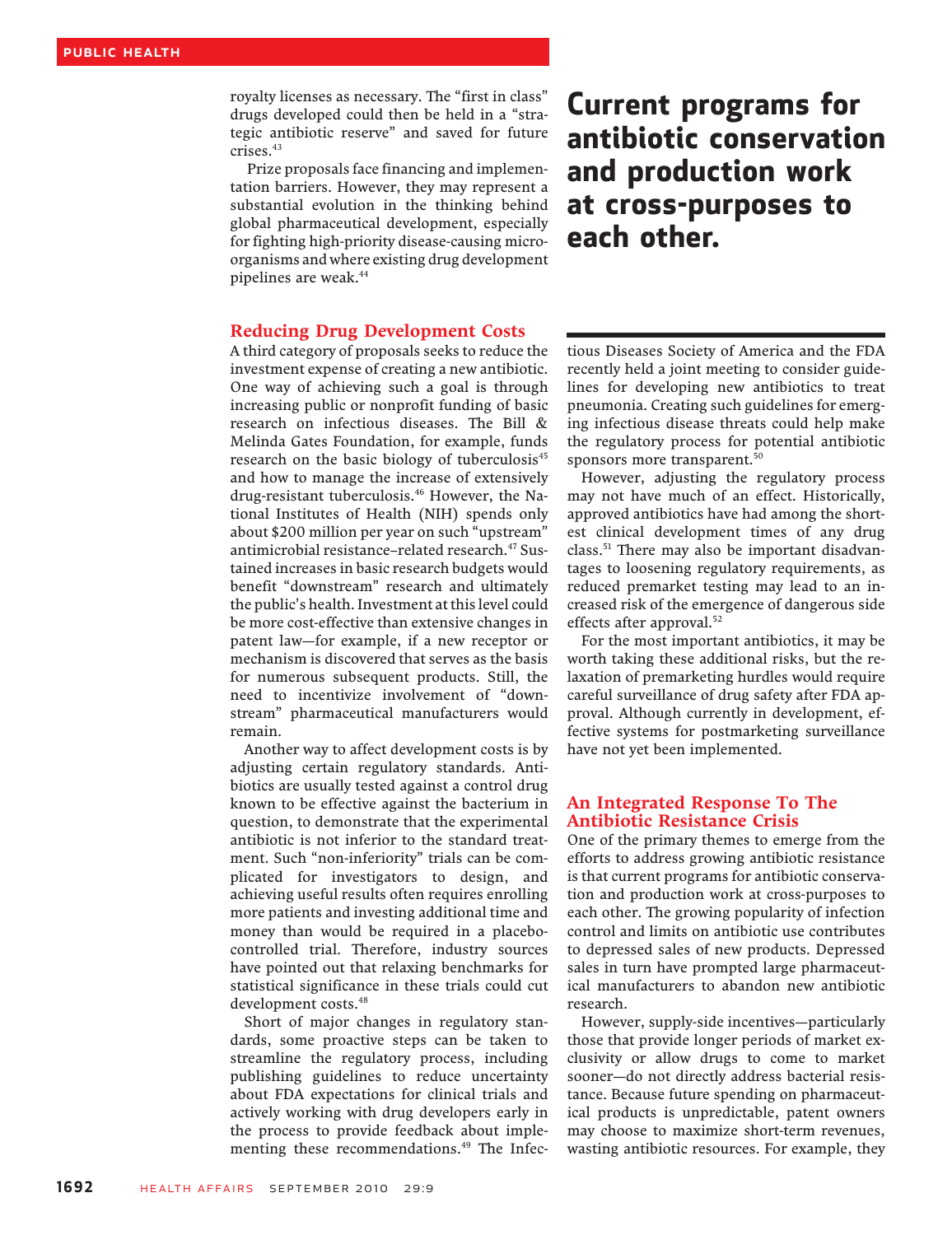Incentives that include public health goals are essential to avoiding unintended consequences and the misuse of antibiotics.

may encourage the broad use of an antibiotic so they can sell more of the drug. If there are other manufacturers with antibiotics in the same class, this anticonservation pressure will spread to those competitors. The damage in terms of resistance may then be even more acute, because bacteria may develop cross-resistance among drugs with similar mechanisms of action.

#### Value-Based Reimbursement

A more rational incentive structure would promote conservation while creating a viable market for investment in antibiotic research and development. In the United States, antibiotics have traditionally been low-price products.<sup>53</sup> The societal value of activities such as hospital infection control programs greatly exceeds the value placed on them by private-sector and government payers.We suggest applying the principles of value-based reimbursement to paying for continued antibiotic effectiveness.

Take, for example, a new drug, or a conservation program for an existing drug, that treats or reduces vancomycin-resistant Enterococcus and leads to fewer intensive care unit admissions for patients with this infection. A value-based reimbursement plan would allow part of the savings to be shared with the manufacturer of the product and with the hospital that put the infection control program in place. Under such a proposal, the combined increase in antibiotic reimbursement should be substantial—amounting to at least several billion dollars a year. This approach would close some of the gap between the private cost and societal value of antibiotics.

Linking potential revenues to the appropriate use of a product has more and more precedents in pharmaceutical markets. In some markets, government-related expert bodies make valuebased assessments of available medical technology. England's National Institute for Health and Clinical Excellence, for example, recently evaluated medications available for Alzheimer's disease and concluded that the evidence did not justify their cost and widespread use.<sup>54</sup> Australia's Pharmaceutical Benefits Scheme has many years of experience in evaluating populationlevel reimbursement based on health impact.<sup>55</sup>

We envision a similar system for evaluating antibiotic effectiveness and providing fair payments for societal benefit. The resulting dramatic increases in antibiotic reimbursement would jump-start innovation for new antibiotics.

#### Conservation-Based Market **Exclusivity**

As we have noted, the current market exclusivity system can contribute to misuse of new antibiotics because manufacturers earn revenue by encouraging the widespread use of their products before their patents expire. Many proposals to increase market exclusivity to spur drug research and development do not address this problem sufficiently.

As an alternative, we suggest a conservationbased market exclusivity strategy, whereby the FDA would set specific effectiveness targets for each antibiotic. Just as the FDA consults with expert advisory committees on the approval of new drugs, it could consult with appropriate experts from the NIH and the Centers for Disease Control and Prevention (CDC). Ideally, these experts would be free from substantial conflicts of interest.

In the deliberations, factors such as disease morbidity, the effectiveness of current treatment strategies, and the rate of emerging resistance would be used to set the public health goals. If the observed data met the target and equitable access to the drug was observed, the company would continue to enjoy marketing exclusivity. For example, for a drug developed to treat vancomycinresistant Enterococcus, the target could be lower resistance rates or reduced morbidity from related illness in a sample of U.S. health care institutions.

Certainly, this strategy would require additional investment in improved surveillance of antibiotic use and development of resistance. Some of the proposed objective criteria for assessing proper antibiotic use may be unpredictable. For example, resistance may emerge at a more accelerated rate than anticipated.

But, as with any regulatory function, there should be some flexibility, and the manufacturer should be given the opportunity to explain its results to the oversight committee. If the marketing practices and usage patterns are appropriate, then the manufacturer could retain market exclusivity. This flexibility should increase the ap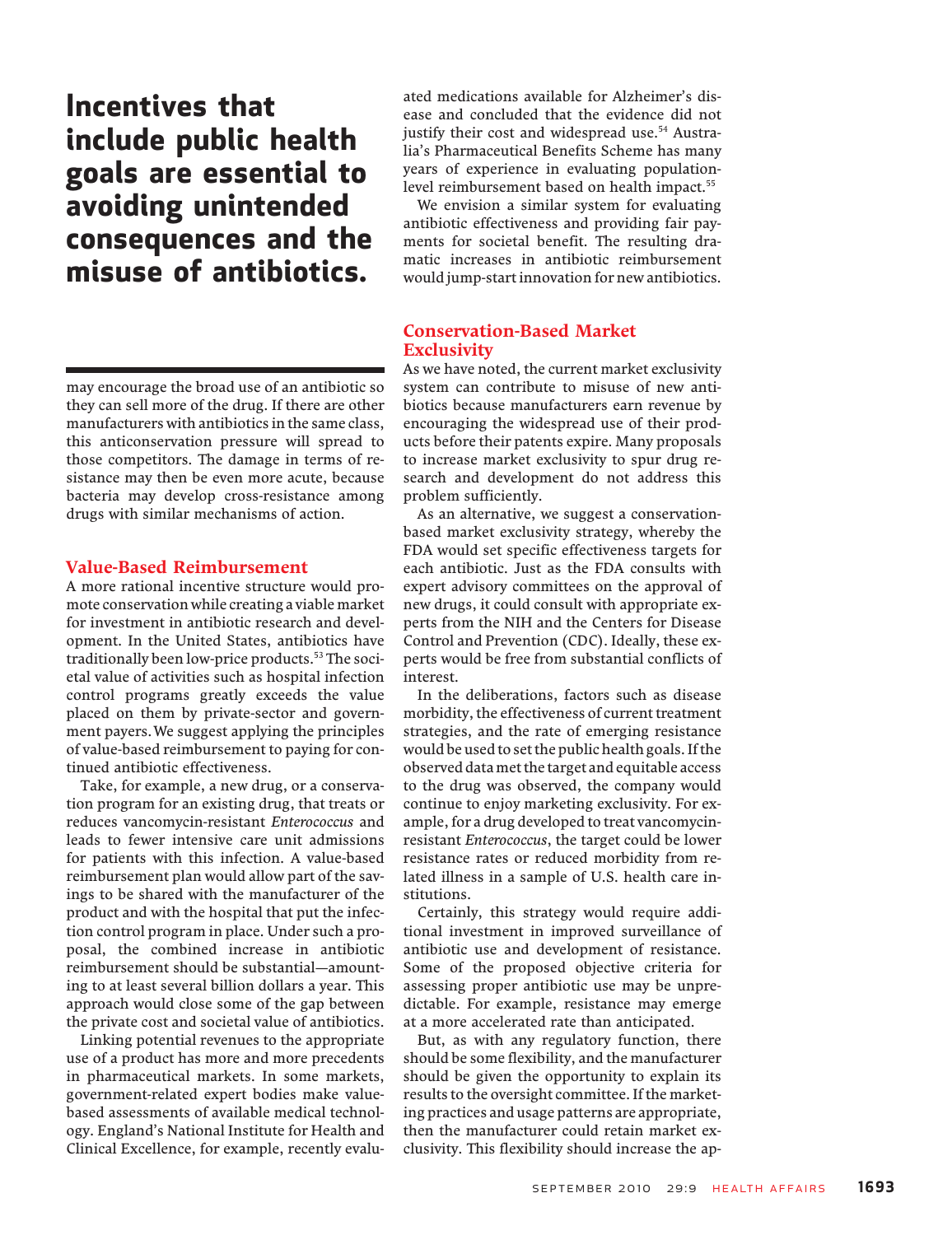peal of this scheme to participating pharmaceutical companies.

Finally, because resistance can cross species and diminish the effectiveness of antibiotics both within and across classes of drugs, the implementation of this program would be improved if the Federal Trade Commission and the Department of Justice permitted manufacturers to coordinate the marketing, sale, and proper use of important antibiotics.

#### Conclusion

As microorganisms resistant to available therapies continue to emerge, there is concern from many sides that the current supply of antibiotics is not sufficient to meet the growing demand. Most proposed solutions provide additional incentives to encourage investment by pharmaceutical manufacturers. Few of the proposals take into account the fact that the profit-making incentives of manufacturers can be at odds with public health programs intended to limit antibiotic use and limit resistance.

As an alternative, we have outlined a way to better align manufacturer and public health in-

centives. Enhanced reimbursement for antibiotics commensurate with their societal value, along with market exclusivity tied to clinically rational use of the drugs, would allow everyone to benefit from the use of the antibiotics in situations most likely to reduce deaths caused by infection.

These programs would also encourage manufacturers to create programs to restrict clinically inappropriate use of their products, such as cooperating with—and funding—hospital-based infection control efforts. At the same time, enhanced public investment in resistance research could improve knowledge about drug targets and foster more development of antibiotics. For drugs that ultimately emerge from public investment programs, the government should receive an appropriate share of the enhanced reimbursement by payers.

Incentives that include public health goals are essential to avoiding the various unintended consequences and the misuse that have frequently characterized the market for antibiotics. The same incentives may offer legitimate hope for addressing the growing public health crisis posed by antibiotic resistance. ■

This paper was supported by a grant from Resources for the Future, a nonprofit organization funded by the Robert Wood Johnson Foundation. Aaron Kesselheim is supported by a career development award from the Agency for Healthcare Research and Quality (K08HS18465-01) and a Robert Wood

Johnson Foundation Investigator Award in Health Policy Research. Kevin Outterson is the co–principal investigator, and Aaron Kesselheim is a team member, in a Robert Wood Johnson Foundation Public Health Law Research Grant (67136), studying the public health implications of antibiotic

drug regulation. The authors do not consider it a conflict, but they report that Kesselheim served as an expert witness in a lawsuit against Sanofi-Aventis over adverse effects of the antibiotic telithromycin (Ketek) in 2009 (the case is now closed).

#### **NOTES**

- 1 Maragakis LL, Perencevich EN, Cosgrove SE. Clinical and economic burden of antimicrobial resistance. Expert Rev Anti Infect Ther. 2008; 6(5):751–63.
- 2 World Health Organization. WHO global strategy for containment of antimicrobial resistance [Internet]. Geneva: WHO; 2001 [cited 2010 Jun 17]. Available from: http:// www.who.int/csr/resources/ publications/drugresist/en/ EGlobal\_Strat.pdf
- 3 Geberding JL. Recent case of extensively drug resistant TB: CDC's public health response [Internet]. Statement in testimony before the House Committee on Homeland Security. Atlanta (GA): Centers for Disease Control and Prevention; 2007 Jun 6 [cited 2010 Jun 17]. Available from: http://hsc.house .gov/SiteDocuments/2007060612 5418-21114.pdf
- 4 Munoz-Price LS, Weinstein RA. Acinetobacter infection. N Engl J Med. 2008;358(12):1271–81.
- 5 Tsuchimochi N, Takuma T, Shimono

N, Nagasaki Y, Uchida Y, Harada M. Antimicrobial susceptibility and molecular epidemiological analysis of clinical strains of Pseudomonas aeruginosa. J Infect Chemother. 2008;14(2):99–104.

- 6 Klein E, Smith DL, Laxminarayan R. Hospitalizations and deaths caused by methicillin-resistant Staphylococcus aureus, United States, 1999–2005. Emerg Infect Dis. 2007;13(12):1840–6.
- 7 Evans HL, Lefrak SN, Lyman J, Smith RL, Chong TW, McElearney ST, et al. Cost of Gram-negative resistance. Crit Care Med. 2007; 35(1):89–95.
- 8 Asche C, McAdam-Marx C, Seal B, Crookston B, Mullins CD. Treatment costs associated with communityacquired pneumonia by community level of antimicrobial resistance. J Antimicrob Chemother. 2008; 61(5):1162–8.
- 9 Capitano B, Leshem OA, Nightingale CH, Nicolau DP. Cost effect of managing methicillin-resistant Staphylococcus aureus in a long-term care

facility. J Am Geriatr Soc. 2003; 51(1):10–6.

- 10 Arias CA, Murray BE. Antibioticresistant bugs in the 21st century a clinical super-challenge. N Engl J Med. 2009;360(5):439–43.
- 11 Infectious Diseases Society of America. Bad bugs, no drugs: as antibiotic discovery stagnates, a public health crisis brews [Internet]. Alexandria (VA): IDSA; 2004 Jul [cited 2010 Jun 17]. Available from: http://www.fda.gov/ohrms/ dockets/dockets/04s0233/04s-0233-c000005-03-IDSA-vol1.pdf
- 12 Levy SB. Antibiotic and antiseptic resistance: impact on public health. Pediatr Infect Dis J. 2000; 19(10 Suppl):S120–2.
- 13 Grossman CM. The first use of penicillin in the United States. Ann Intern Med. 2008;149(2):135–6.
- 14 Barber M. Staphylococcal infection due to penicillin-resistant strains. Br Med J. 1947;2:863–5.
- 15 Levy SB, Marshall B. Antibacterial resistance worldwide: causes, challenges, and responses. Nat Med.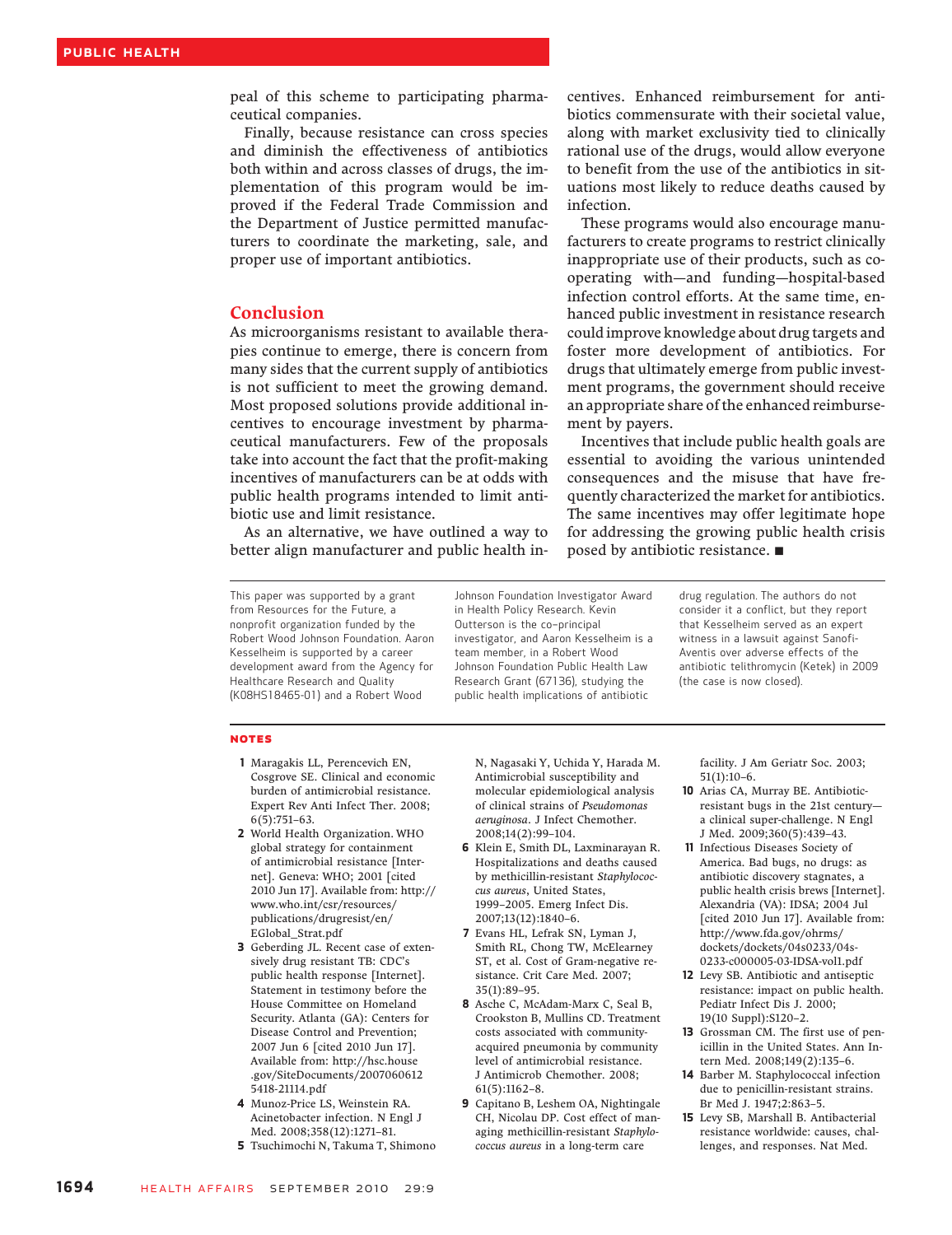2004;10(12 Suppl):S122–9.

- 16 Switzer GE, Halm EA, Chang CC, Mittman BS, Walsh MB, Fine MJ. Physician awareness and selfreported use of local and national guidelines for community-acquired pneumonia. J Gen Intern Med. 2003;18(10):816–23.
- 17 Saver R. In tepid defense of population health: physicians and antibiotic resistance. Am J Law Med. 2008;34(4):431–91.
- 18 Coenen S, Michiels B, Renard D, Denekens J, Van Royen P. Antibiotic prescribing for acute cough: the effect of perceived patient demand. Br J Gen Pract. 2006;56(524):183–90.
- 19 U.S. Food and Drug Administration, Division of Drug Marketing, Advertising, and Communication. Warning letter [Internet]. Silver Spring (MD): FDA; 2005 Jul 20 [cited 2010 Jun 17]. Available from: http:// www.fda.gov/downloads/Drugs/ GuidanceComplianceRegulatory Information/EnforcementActivities byFDA/WarningLettersandNoticeof ViolationLetterstoPharmaceutical Companies/ucm054813.pdf
- 20 United States et al. ex rel. Blair Collins v. Pfizer, Inc. Civ. No. 04- 11780-DPW (D. Mass).
- 21 Spellberg B, Guidos R, Gilbert D, Bradley J, Boucher HW, Scheld WM, et al. The epidemic of antibioticresistant infections: a call to action for the medical community from the Infectious Diseases Society of America. Clin Infect Dis. 2008; 46:155–64.
- 22 Leeb M. Antibiotics: a shot in the arm. Nature. 2004;431(7011):892–3.
- 23 Wenzel RP. The antibiotic pipeline: challenges, costs, and values. N Engl J Med. 2004;351:523–6.
- 24 Finch R, Hunter PA. Antibiotic resistance: action to promote new technologies. J Antimicrob Chemother. 2006;58(Suppl 1):i3–22.
- 25 Pollack A. For profit, industry seeks cancer drugs. New York Times. 2009 Sep 2.
- 26 Malik RK, Montecalvo MA, Reale MR, Li K, Maw M, Munoz JL, et al. Epidemiology and control of vancomycin-resistant enterococci in a regional neonatal intensive care unit. Pediatr Infect Dis J. 1999;18: 352–6.
- 27 Wertheim HF, Vos MC, Boelens HA, Voss A, Vandenbroucke-Grauls CM, Meester MH, et al. Low prevalence of methicillin-resistant Staphylococcus aureus (MRSA) at hospital admission in the Netherlands. J Hosp Infect. 2004;56:321–5.
- 28 Burton DC, Edwards JR, Horan TC, Jernigan JA, Fridkin SK. Methicillinresistant Staphylococcus aureus central line–associated bloodstream infections in U.S. intensive care units, 1997–2007. JAMA. 2009;301: 727–36.
- 29 Solomon DH, Van Houten L, Glynn RJ, Baden L, Curtis K, Schrager H, et al. Academic detailing to improve use of broad-spectrum antibiotics at an academic medical center. Arch Intern Med. 2001;161(15):1897–902.
- 30 Schaffer K, Fitzgerald S, Gonzalez-Sanchez Z, Fenelon L. Do educational interventions improve management of patients with community-acquired pneumonia? J Healthc Qual. 2006;28(6):7–12.
- 31 Lesprit P, Brun-Buisson C. Hospital antibiotic stewardship. Curr Opin Infect Dis. 2008;21(4):344–9.
- 32 Cepeda JA, Whitehouse T, Cooper B, Hails J, Jones K, Kwaku F, et al. Isolation of patients in single rooms or cohorts to reduce spread of MRSA in intensive-care units. Lancet. 2005;365(9456):295–304.
- 33 Wald HL, Kramer AM. Nonpayment for harms resulting from medical care: catheter-associated urinary tract infections. JAMA. 2007;298: 2782–4.
- 34 U.S. Government Accountability Office. New drug development. Washington (DC): GAO; 2006 Nov [cited 2010 Jun 17]. Available from: http:// www.gao.gov/new.items/d0749.pdf
- 35 Livermore D. Can better prescribing turn the tide of resistance? Nat Rev Microbiol. 2004;2:73–8.
- 36 Outterson K. The vanishing public domain: antibiotic resistance, pharmaceutical innovation, and intellectual property law. Univ Pittsbg Law Rev. 2005;67:67–123.
- 37 Kades E. Preserving a precious resource: rationalizing the use of antibiotics. Northwest Univ Law Rev. 2005;99:611–75.
- 38 Outterson K, Samora JR, Keller-Cuda K. Will longer antimicrobial patents improve global public health? Lancet Infect Dis. 2007; 7:559–66.
- 39 Sonderholm J. Wild-card patent extensions as a means to incentivize research and development of antibiotics. J Law Med Ethics. 2009;37: 240–6.
- 40 Food and Drug Administration Amendments Act of 2007, section 1112 (2007).
- 41 Love J, Hubbard T. The big idea: prizes to stimulate R&D for new medicines. Chic Kent Law Rev.

2007;82:1519–54.

- 42 Medical Innovation Prize Act, S. 2210, 110th Cong., 1st sess. (2007).
- 43 Outterson K. The legal ecology of resistance: the role of antibiotic resistance in pharmaceutical innovation. Cardozo Law Rev. 2010;31: 613–78.
- 44 Rice LB. Federal funding for the study of antimicrobial resistance in nosocomial pathogens: no ESKAPE. J Infect Dis. 2008;197:1079–81.
- 45 Smith I, Nathan C, Peavy HH. Progress and new directions in genetics of tuberculosis: an NHLBI working group report. Am J Respir Crit Care Med. 2005;172(12):1491–6.
- 46 Keshavjee S, Gelmanova IY, Farmer PE, Mishustin SP, Strelis AK, Andreev YG, et al. Treatment of extensively drug-resistant tuberculosis in Tomsk, Russia. Lancet. 2008;372: 1403–9.
- 47 Peters NK, Dixon DM, Holland SM, Fauci AS. The research agenda of the National Institute of Allergy and Infectious Diseases for antimicrobial resistance. J Infect Dis. 2008;197(8): 1087–93.
- 48 Norrby SR, Nord CE, Finch R. Lack of development of new antimicrobial drugs: a potential serious threat to public health. Lancet Infect Dis. 2005;5:115–9.
- 49 Powers JH. Antimicrobial drug development: the past, the present, and the future. Clin Microbiol Infect. 2004;10(Suppl 4):23–31.
- 50 Tillotson G. Pneumonia workshop raises more questions than answers. Lancet Infect Dis. 2008;8:221.
- 51 Reichert JM. Trends in development and approval times for new therapeutics in the United States. Nat Rev Drug Discov. 2003;2:695–702.
- 52 Outterson K, Powers JH, Gould IM, Kesselheim AS. Questions about the "10 X 20" initiative. Clin Infect Dis. Forthcoming 2010.
- 53 Currently, consumers can purchase a generic antibiotic for \$4 in many retail pharmacies, and a few pharmacies have experimented with offering the same antibiotics at no charge. Parker-Pope T. Free antibiotics may contribute to drug resistance, officials say. New York Times. 2009 Mar 4;A22.
- 54 Kmietowicz Z. NICE proposes to withdraw Alzheimer's drugs from NHS. BMJ. 2005;330:495.
- 55 Doran E, Alexander HD. Australian pharmaceutical policy: price control, equity, and drug innovation in Australia. J Public Health Policy. 2008; 29(1):106–20.